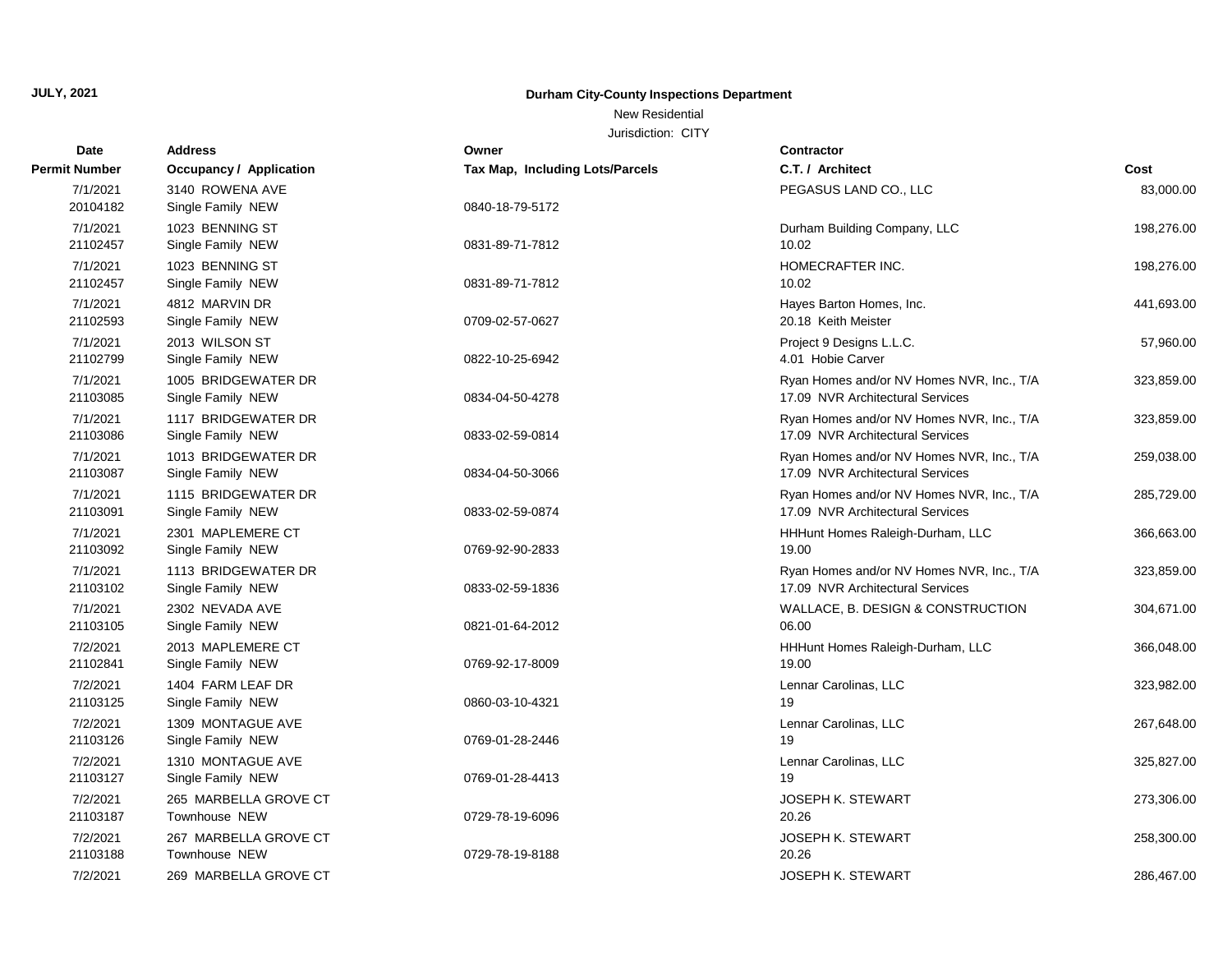# **Durham City-County Inspections Department**

# New Residential

| Date                 | <b>Address</b>                               | Owner                           | Contractor                                                     |            |
|----------------------|----------------------------------------------|---------------------------------|----------------------------------------------------------------|------------|
| <b>Permit Number</b> | <b>Occupancy / Application</b>               | Tax Map, Including Lots/Parcels | C.T. / Architect                                               | Cost       |
| 21103189             | Townhouse NEW                                | 0729-78-29-1310                 | 20.26                                                          |            |
| 7/6/2021<br>21103101 | 2702 WINTON RD<br>Single Family NEW          | 0810-12-85-4261                 | Redeeming Development Group, LLC<br>20.07                      | 203,000.00 |
| 7/6/2021<br>21103109 | 2305 MEADOWCREEK DR<br>Single Family NEW     | 0814-60-24-0143                 | HOMES BY DICKERSON, INC.<br>17.07 Creative Residential Designs | 508,728.00 |
| 7/6/2021<br>21103121 | 1021 SANDBAR LN<br>Single Family NEW         | 0860-03-10-5461                 | Lennar Carolinas, LLC<br>19                                    | 381,546.00 |
| 7/6/2021<br>21103124 | 1402 FARM LEAF DR<br>Single Family NEW       | 0860-03-10-4226                 | Lennar Carolinas, LLC<br>19                                    | 223,983.00 |
| 7/6/2021<br>21103181 | 722 COLBY PL<br>Townhouse NEW                | 0737-25-67-4770                 | Pulte Home Company, LLC<br>20.27 Pulte Home Company LLC        | 287,205.00 |
| 7/6/2021<br>21103182 | 724 COLBY PL<br>Townhouse NEW                | 0737-25-67-7811                 | Pulte Home Company, LLC<br>20.27 Pulte Home Company LLC        | 224,598.00 |
| 7/6/2021<br>21103183 | 726 COLBY PL<br>Townhouse NEW                | 0737-25-67-9910                 | Pulte Home Company, LLC<br>20.27 Pulte Home Company LLC        | 226,566.00 |
| 7/6/2021<br>21103184 | 728 COLBY PL<br>Townhouse NEW                | 0737-25-78-1051                 | Pulte Home Company, LLC<br>20.27 Pulte Home Company LLC        | 274,905.00 |
| 7/6/2021<br>21103257 | 2124 MAPLEMERE CT<br>Single Family NEW       | 0769-92-61-0793                 | HHHunt Homes Raleigh-Durham, LLC<br>20.28                      | 427,548.00 |
| 7/6/2021<br>21102317 | 2033 MAVIN PL<br>Single Family NEW           | 0840-01-94-4128                 | Lennar Carolinas, LLC<br>18.09                                 | 386,343.00 |
| 7/6/2021<br>21102321 | 2029 MAVIN PL<br>Single Family NEW           | 0840-01-94-4128                 | Lennar Carolinas, LLC<br>18.09                                 | 405,162.00 |
| 7/6/2021<br>21103293 | 1400 NICHOLS CREEK RD<br>Single Family NEW   | 0860-03-96-6386                 | D.R. Horton, Inc., T/A Emerald Homes<br>18.08 KSE Engineering  | 384,990.00 |
| 7/6/2021<br>21103294 | 1404 NICHOLS CREEK RD<br>Single Family NEW   | 0860-03-96-2635                 | D.R. Horton, Inc., T/A Emerald Homes<br><b>KSE Engineering</b> | 404,547.00 |
| 7/6/2021<br>21103295 | 1408 NICHOLS CREEK RD<br>Single Family NEW   | 0860-03-86-8914                 | D.R. Horton, Inc., T/A Emerald Homes<br>18.08 KSE Engineering  | 362,481.00 |
| 7/6/2021<br>21103296 | 2006 KNIGHT CROSSING RD<br>Single Family NEW | 0860-13-03-3404                 | D.R. Horton, Inc., T/A Emerald Homes<br>18.08 KSE Engineering  | 404,547.00 |
| 7/6/2021<br>21103297 | 2010 KNIGHT CROSSING RD<br>Single Family NEW | 0860-13-02-1983                 | D.R. Horton, Inc., T/A Emerald Homes<br>18.08 KSE Engineering  | 401,349.00 |
| 7/6/2021<br>21103308 | 1508 NICHOLS CREEK RD<br>Single Family NEW   | 0860-03-77-5749                 | D.R. Horton, Inc., T/A Emerald Homes<br>18.08 KSE Engineering  | 404,547.00 |
| 7/6/2021<br>21103344 | 3004 CROSSMAN LAKE RD<br>Single Family NEW   | 0860-03-65-8846                 | D.R. Horton, Inc., T/A Emerald Homes<br>18.08                  | 404,454.00 |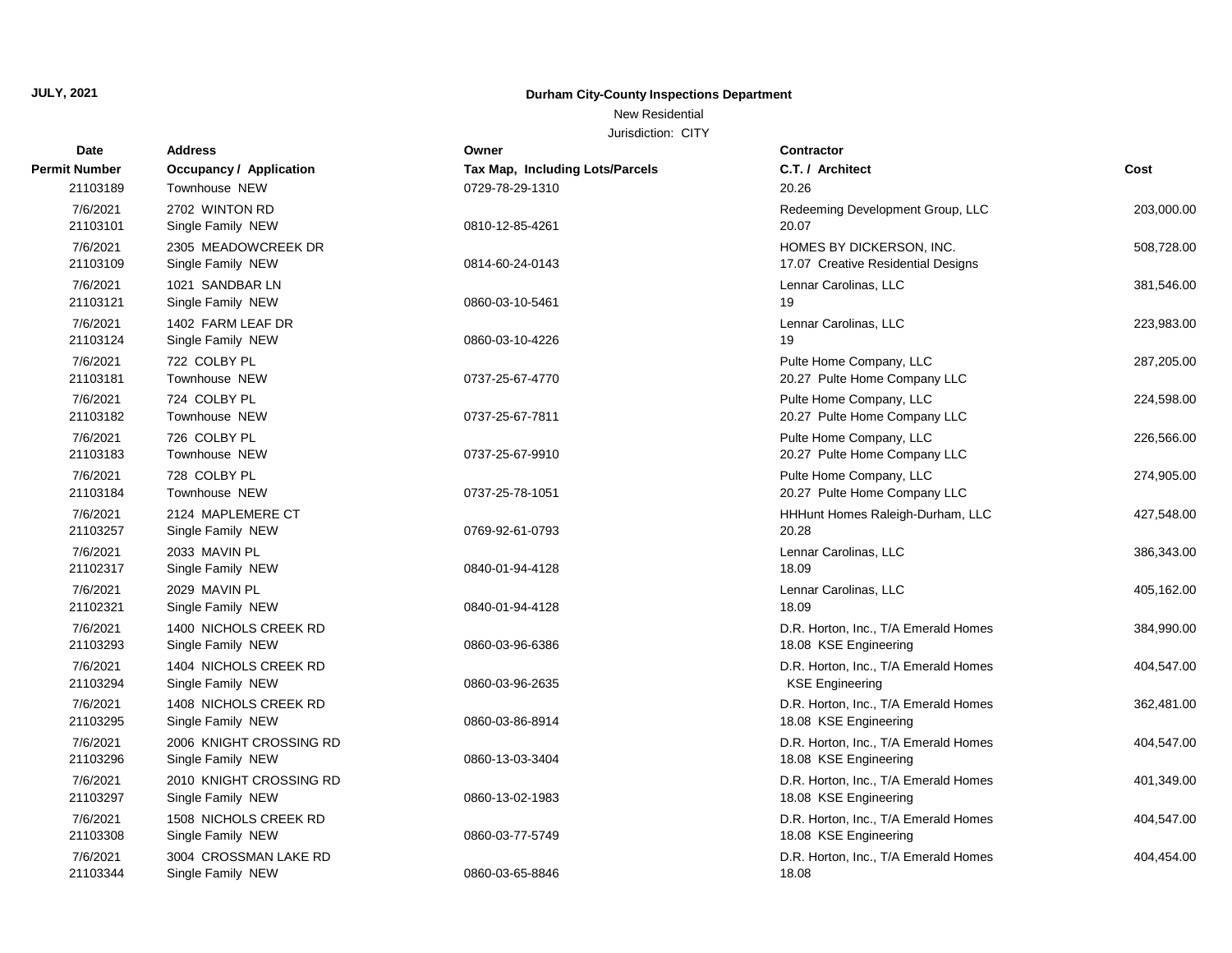# **Durham City-County Inspections Department**

New Residential

| <b>Date</b>           | <b>Address</b>                               | Owner                           | <b>Contractor</b>                                                             |            |
|-----------------------|----------------------------------------------|---------------------------------|-------------------------------------------------------------------------------|------------|
| Permit Number         | <b>Occupancy / Application</b>               | Tax Map, Including Lots/Parcels | C.T. / Architect                                                              | Cost       |
| 7/6/2021<br>21103345  | 3008 CROSSMAN LAKE RD<br>Single Family NEW   | 0860-03-65-5364                 | D.R. Horton, Inc., T/A Emerald Homes<br>18.08                                 | 384,990.00 |
| 7/6/2021<br>21103348  | 1515 NICHOLS CREEK RD<br>Single Family NEW   | 0860-03-56-8851                 | D.R. Horton, Inc., T/A Emerald Homes<br>18.08                                 | 384,990.00 |
| 7/7/2021<br>21103111  | 6 ALDERWOOD PL<br>Single Family NEW          | 0825-03-32-2001                 | True Homes, LLC<br>16.03 Dan Puvak                                            | 411,189.00 |
| 7/7/2021<br>21101747  | 3114 LASSITER ST<br>Single Family NEW        | 0810-11-76-2490                 | Scott McFarlane<br>20.15                                                      | 10,000.00  |
| 7/8/2021<br>20104604  | 3142 ROWENA AVE<br>Single Family NEW         | 0840-18-68-8806                 | PEGASUS LAND CO., LLC                                                         | 142,680.00 |
| 7/8/2021<br>21102709  | 3134 ROWENA AVE<br>Single Family NEW         | 0840-18-69-5853                 | PEGASUS LAND CO., LLC<br>18.02                                                | 142,680.00 |
| 7/8/2021<br>21102710  | 3136 ROWENA AVE<br>Single Family NEW         | 0840-18-69-6461                 | PEGASUS LAND CO., LLC                                                         | 142,680.00 |
| 7/9/2021<br>21103160  | 508 S BUCHANAN BLVD<br>Single Family NEW     | 0821-07-58-0097                 | <b>GATEWAY BUILDING COMPANY</b><br>5 CENTER STUDIO ARCHITECTURE               | 75,000.00  |
| 7/9/2021<br>21103306  | 1500 NICHOLS CREEK RD<br>Single Family NEW   | 0860-03-87-3282                 | D.R. Horton, Inc., T/A Emerald Homes<br>18.08 KSE Engineering                 | 390,402.00 |
| 7/9/2021<br>21103307  | 1504 NICHOLS CREEK RD<br>Single Family NEW   | 0860-03-77-9561                 | D.R. Horton, Inc., T/A Emerald Homes<br>18.08 KSE Engineering                 | 384,990.00 |
| 7/9/2021<br>21103309  | 2014 KNIGHT CROSSING RD<br>Single Family NEW | 0860-13-02-0369                 | D.R. Horton, Inc., T/A Emerald Homes<br>18.08 KSE Engineering                 | 404,547.00 |
| 7/12/2021<br>21103156 | 2096 NATION AVE<br>Single Family NEW         | 0821-20-28-6728                 | Longleaf Building & Restoration Inc.<br>6                                     | 392,000.00 |
| 7/19/2021<br>21103056 | 1102 FLY CATCHER CT<br>Single Family NEW     | 0800-68-53-2323                 | Stanley Martin Homes, LLC<br>20.17 Stanley Martin Homes                       | 449,565.00 |
| 7/19/2021<br>21101728 | 1211 N HYDE PARK AVE<br>Duplex NEW           | 0831-06-48-9229                 | ISOLA, C. MICHAEL III<br>9                                                    | 168,018.00 |
| 7/19/2021<br>21101729 | 1213 N HYDE PARK AVE<br>Duplex NEW           | 0831-06-48-9229                 | ISOLA, C. MICHAEL III<br>$\mathbf{Q}$                                         | 168,018.00 |
| 7/19/2021<br>21102341 | 2037 MAVIN PL<br>Single Family NEW           | 0840-01-94-4128                 | Lennar Carolinas, LLC<br>18.09                                                | 412,050.00 |
| 7/19/2021<br>21102851 | 4135 FARRINGTON RD<br>Single Family NEW      | 0709-01-47-7543                 | Hayes Barton Homes, Inc.<br>20.18                                             | 345,753.00 |
| 7/19/2021<br>21102902 | 1128 HELMS ST<br>Townhouse NEW               | 0739-29-39-5847                 | Ryan Homes and/or NV Homes NVR, Inc., T/A<br>20.26 NVR Architectural Services | 236,283.00 |
| 7/19/2021             | 1126 HELMS ST                                |                                 | Ryan Homes and/or NV Homes NVR, Inc., T/A                                     | 265,803.00 |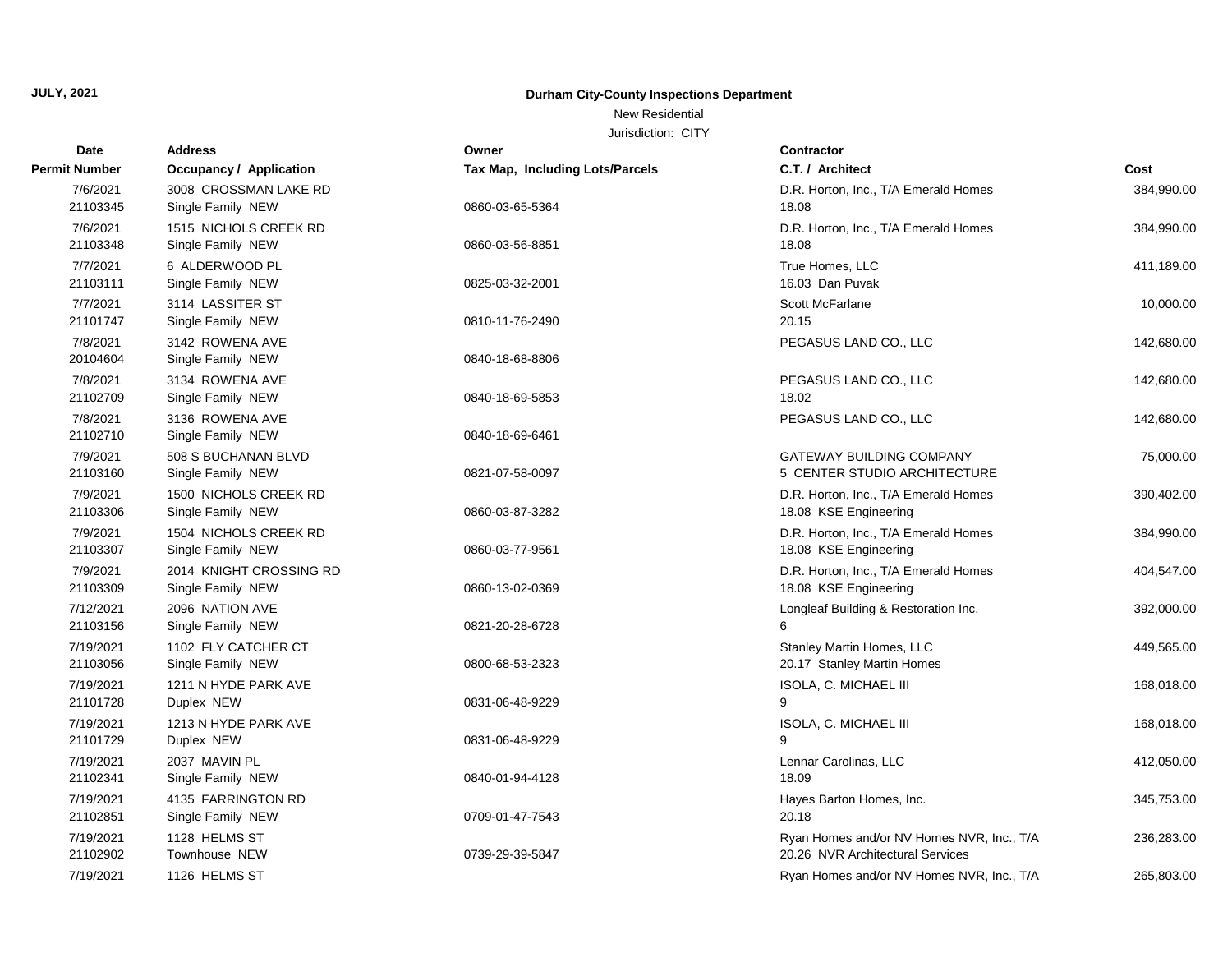# **Durham City-County Inspections Department**

New Residential

| Date                  | Address                                      | Owner                           | <b>Contractor</b>                                                              |            |
|-----------------------|----------------------------------------------|---------------------------------|--------------------------------------------------------------------------------|------------|
| Permit Number         | <b>Occupancy / Application</b>               | Tax Map, Including Lots/Parcels | C.T. / Architect                                                               | Cost       |
| 21102901              | <b>Townhouse NEW</b>                         | 0739-29-39-3816                 | 20.26 NVR Architectural Services                                               |            |
| 7/19/2021<br>21102900 | 1124 HELMS ST<br>Townhouse NEW               | 0739-29-39-1816                 | Ryan Homes and/or NV Homes NVR, Inc., T/A<br>20.26 NVR Architectural Services  | 236,037.00 |
| 7/19/2021<br>21102899 | 1122 HELMS ST<br><b>Townhouse NEW</b>        | 0739-29-29-9816                 | Ryan Homes and/or NV Homes NVR, Inc., T/A<br>20.26 NVR Architectural Services  | 236,037.00 |
| 7/19/2021<br>21102898 | 1120 HELMS ST<br>Townhouse NEW               | 0739-29-29-7816                 | Ryan Homes and/or NV Homes NVR, Inc., T/A<br>20.26 NVR Architectural Services  | 236,037.00 |
| 7/19/2021<br>21102897 | 1118 HELMS ST<br><b>Townhouse NEW</b>        | 0739-29-29-5816                 | Ryan Homes and/or NV Homes NVR, Inc., T/A<br><b>NVR Architectural Services</b> | 235,668.00 |
| 7/19/2021<br>21102896 | 1116 HELMS ST<br>Townhouse NEW               | 0739-29-29-2897                 | Ryan Homes and/or NV Homes NVR, Inc., T/A<br><b>NVR Architectural Services</b> | 206,886.00 |
| 7/19/2021<br>21102970 | 1207 SHELLBANK DR<br><b>Townhouse NEW</b>    | 0860-03-11-7400                 | Lennar Carolinas, LLC<br>19                                                    | 259,407.00 |
| 7/19/2021<br>21102971 | 1209 SHELLBANK DR<br>Townhouse NEW           | 0860-03-11-7440                 | Lennar Carolinas, LLC<br>19                                                    | 259,407.00 |
| 7/19/2021<br>21102972 | 1211 SHELLBANK DR<br>Townhouse NEW           | 0860-03-11-7389                 | Lennar Carolinas, LLC<br>19                                                    | 259,407.00 |
| 7/19/2021<br>21102973 | 1213 SHELLBANK DR<br><b>Townhouse NEW</b>    | 0860-03-11-8319                 | Lennar Carolinas, LLC<br>19                                                    | 259,407.00 |
| 7/19/2021<br>21102988 | 1407 SUNSET PEAK WAY<br>Townhouse NEW        | 0830-01-90-4111                 | Ryan Builders-North Carolina, LLC, Dan<br>20.27 GMD DESIGN GROUP               | 226,320.00 |
| 7/19/2021<br>21102989 | 1409 SUNSET PEAK WAY<br><b>Townhouse NEW</b> | 0830-01-90-4111                 | Ryan Builders-North Carolina, LLC, Dan<br>20.27 GMD DESIGN GROUP               | 228,165.00 |
| 7/19/2021<br>21102990 | 1411 SUNSET PEAK WAY<br><b>Townhouse NEW</b> | 0830-01-90-4111                 | Ryan Builders-North Carolina, LLC, Dan<br>20.27 GMD DESIGN GROUP               | 228,534.00 |
| 7/19/2021<br>21102991 | 1413 SUNSET PEAK WAY<br><b>Townhouse NEW</b> | 0830-01-90-4111                 | Ryan Builders-North Carolina, LLC, Dan<br>20.27 GMD DESIGN GROUP               | 233,331.00 |
| 7/19/2021<br>21102992 | 1415 SUNSET PEAK WAY<br>Townhouse NEW        | 0830-01-90-4111                 | Ryan Builders-North Carolina, LLC, Dan<br>20.27 GMD DESIGN GROUP               | 235,176.00 |
| 7/19/2021<br>21102993 | 1417 SUNSET PEAK WAY<br><b>Townhouse NEW</b> | 0830-01-90-4111                 | Ryan Builders-North Carolina, LLC, Dan<br>20.27 GMD DESIGN GROUP               | 228,534.00 |
| 7/19/2021<br>21103063 | 2825 KIRBY ST<br>Single Family NEW           | 0830-10-86-0449                 | Ryan Homes and/or NV Homes NVR, Inc., T/A<br>20.26 NVR Architectural Services  | 402,702.00 |
| 7/19/2021<br>21103064 | 2909 KIRBY ST<br>Single Family NEW           | 0830-10-83-0437                 | Ryan Homes and/or NV Homes NVR, Inc., T/A<br>20.26 NVR Architectural Services  | 558,297.00 |
| 7/19/2021<br>21103065 | 2715 KIRBY ST<br>Single Family NEW           | 0830-11-80-0664                 | Ryan Homes and/or NV Homes NVR, Inc., T/A<br>20.26 NVR Architectural Services  | 400,488.00 |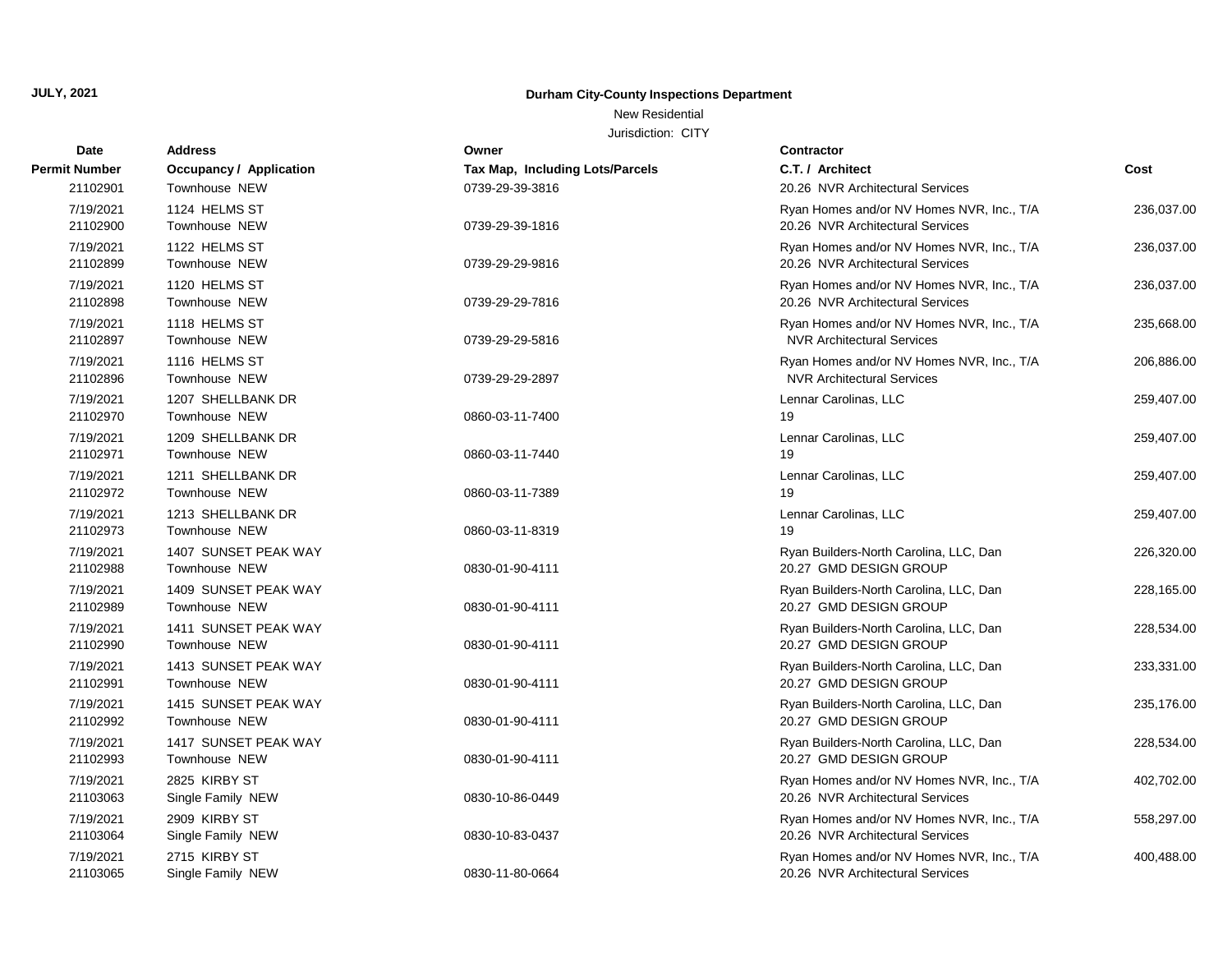# **Durham City-County Inspections Department**

## New Residential

| Date                  | <b>Address</b>                             | Owner                           | <b>Contractor</b>                                                             |            |
|-----------------------|--------------------------------------------|---------------------------------|-------------------------------------------------------------------------------|------------|
| <b>Permit Number</b>  | <b>Occupancy / Application</b>             | Tax Map, Including Lots/Parcels | C.T. / Architect                                                              | Cost       |
| 7/19/2021<br>21103103 | 1011 BRIDGEWATER DR<br>Single Family NEW   | 0834-04-50-3190                 | Ryan Homes and/or NV Homes NVR, Inc., T/A<br>17.09 NVR Architectural Services | 323,859.00 |
| 7/20/2021<br>21103524 | 211 MONMOUTH AVE<br>Single Family NEW      | 0832-01-42-6000                 | <b>GATEWAY BUILDING COMPANY</b><br><b>Bret Horton Architect</b>               | 500,000.00 |
| 7/20/2021<br>21103122 | 1020 CHAMBLEE CT<br>Single Family NEW      | 0769-01-19-8398                 | Lennar Carolinas, LLC<br>19                                                   | 325,950.00 |
| 7/20/2021<br>21103123 | 1018 CHAMBLEE CT<br>Single Family NEW      | 0769-01-19-8354                 | Lennar Carolinas, LLC<br>19                                                   | 360,513.00 |
| 7/20/2021<br>21103153 | 4 ALDERWOOD PL<br>Single Family NEW        | 0825-03-31-2828                 | True Homes, LLC<br>16.03 True Homes                                           | 374,781.00 |
| 7/20/2021<br>21103198 | 1210 LIZER RD<br>Townhouse NEW             | 0739-29-49-3896                 | Ryan Homes and/or NV Homes NVR, Inc., T/A                                     | 259,407.00 |
| 7/20/2021<br>21103199 | 1212 LIZER RD<br>Townhouse NEW             | 0739-29-49-3612                 | Ryan Homes and/or NV Homes NVR, Inc., T/A                                     | 207,993.00 |
| 7/20/2021<br>21103200 | 1214 LIZER RD<br>Townhouse NEW             | 0739-29-49-2444                 | Ryan Homes and/or NV Homes NVR, Inc., T/A                                     | 235,668.00 |
| 7/20/2021<br>21103201 | 1216 LIZER RD<br>Townhouse NEW             | 0739-29-49-1265                 | Ryan Homes and/or NV Homes NVR, Inc., T/A                                     | 235,668.00 |
| 7/20/2021<br>21103202 | 1218 LIZER RD<br>Townhouse NEW             | 0739-29-49-0097                 | Ryan Homes and/or NV Homes NVR, Inc., T/A                                     | 207,993.00 |
| 7/20/2021<br>21103203 | 1220 LIZER RD<br><b>Townhouse NEW</b>      | 0739-29-48-0813                 | Ryan Homes and/or NV Homes NVR, Inc., T/A                                     | 206,886.00 |
| 7/20/2021<br>21103285 | 2212 TIMBERVIEW DR<br>Single Family NEW    | 0813-89-55-1004                 | HOMES BY DICKERSON, INC.<br>17.07 Creative Residential Designs                | 328,653.00 |
| 7/20/2021<br>21103317 | 1222 FLYFISH AVE<br>Single Family NEW      | 0749-94-04-6556                 | Pulte Home Company, LLC<br>18.09 Pulte Home Company LLC                       | 364,941.00 |
| 7/20/2021<br>21103318 | 1003 SHORESIDE DR<br><b>Townhouse NEW</b>  | 0729-67-06-2042                 | Lennar Carolinas, LLC<br>20.26                                                | 271,215.00 |
| 7/20/2021<br>21103347 | 1512 NICHOLS CREEK RD<br>Single Family NEW | 0860-03-78-1028                 | D.R. Horton, Inc., T/A Emerald Homes<br>18.08                                 | 401,349.00 |
| 7/20/2021<br>21103349 | 1519 NICHOLS CREEK RD<br>Single Family NEW | 0860-03-57-4130                 | D.R. Horton, Inc., T/A Emerald Homes<br>18.08                                 | 390,040.00 |
| 7/20/2021<br>21103356 | 1263 FLYFISH AVE<br>Single Family NEW      | 0749-94-29-7072                 | Pulte Home Company, LLC<br>18.09                                              | 397,536.00 |
| 7/20/2021<br>21103361 | 1254 COMMACK DR<br>Townhouse NEW           | 0749-67-26-9271                 | M/I HOMES OF RALEIGH LLC<br>18.09                                             | 325,827.00 |
| 7/20/2021             | 1252 COMMACK DR                            |                                 | M/I HOMES OF RALEIGH LLC                                                      | 325,581.00 |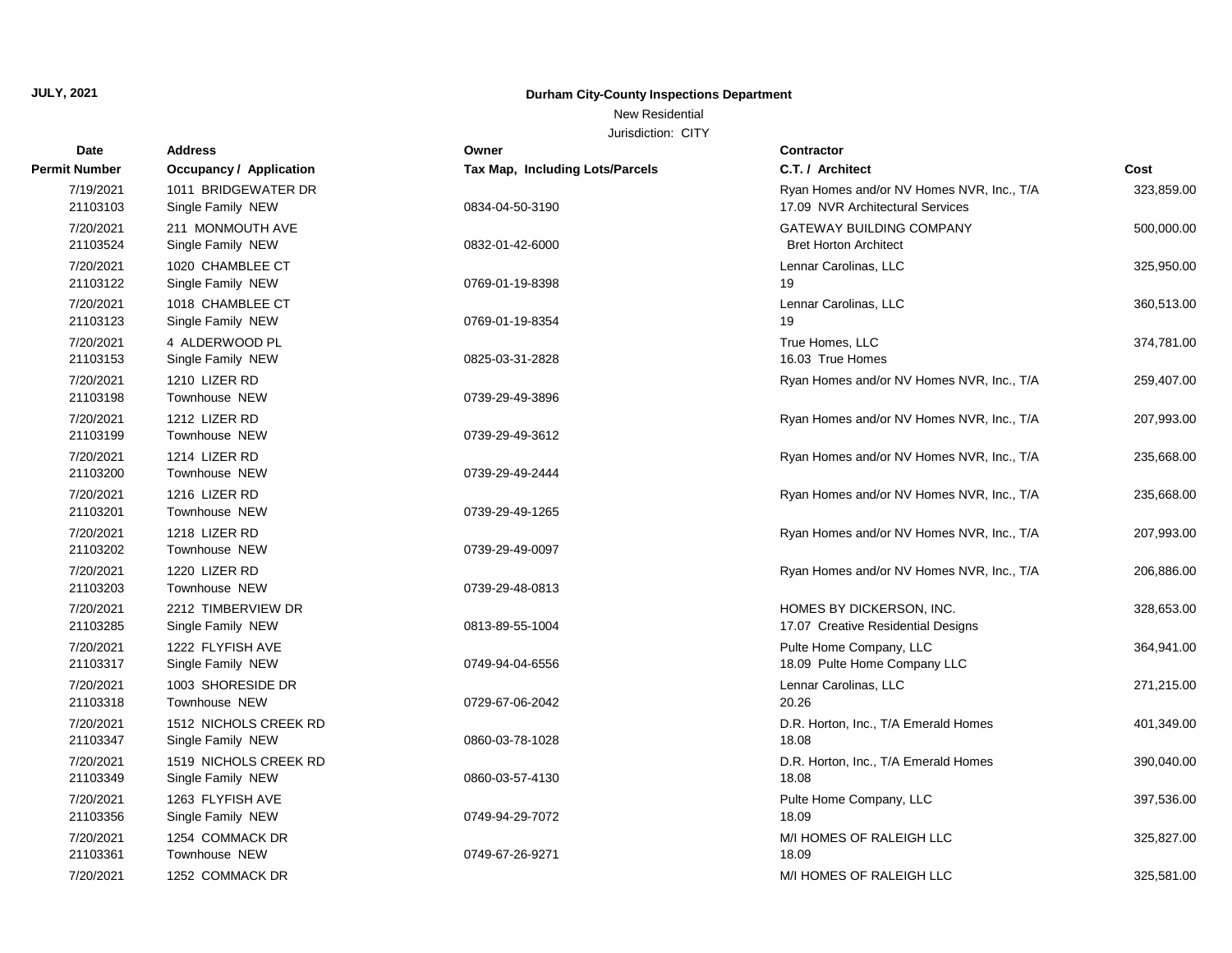# **Durham City-County Inspections Department**

# New Residential

| Date                  | <b>Address</b>                           | Owner                           | <b>Contractor</b>                                                             |            |
|-----------------------|------------------------------------------|---------------------------------|-------------------------------------------------------------------------------|------------|
| Permit Number         | <b>Occupancy / Application</b>           | Tax Map, Including Lots/Parcels | C.T. / Architect                                                              | Cost       |
| 21103362              | Townhouse NEW                            | 0749-67-26-8012                 | 18.09                                                                         |            |
| 7/20/2021<br>21103363 | 1250 COMMACK DR<br>Townhouse NEW         | 0749-67-25-6875                 | M/I HOMES OF RALEIGH LLC<br>18.09                                             | 325,581.00 |
| 7/20/2021<br>21103364 | 1248 COMMACK DR<br>Townhouse NEW         | 0749-67-25-5639                 | M/I HOMES OF RALEIGH LLC<br>18.09                                             | 325,581.00 |
| 7/20/2021<br>21103365 | 1246 COMMACK DR<br>Townhouse NEW         | 0749-67-25-3469                 | M/I HOMES OF RALEIGH LLC<br>18.09                                             | 325,827.00 |
| 7/20/2021<br>21103374 | 1237 COMMACK DR<br>Townhouse NEW         | 0749-67-06-9095                 | M/I HOMES OF RALEIGH LLC<br>18.09                                             | 325,825.00 |
| 7/20/2021<br>21103375 | 1239 COMMACK DR<br><b>Townhouse NEW</b>  | 0749-67-16-1255                 | M/I HOMES OF RALEIGH LLC<br>18.09                                             | 325,581.00 |
| 7/20/2021<br>21103376 | 1241 COMMACK DR<br><b>Townhouse NEW</b>  | 0749-67-16-3402                 | M/I HOMES OF RALEIGH LLC<br>18.08                                             | 325,581.00 |
| 7/20/2021<br>21103377 | 1243 COMMACK DR<br>Townhouse NEW         | 0749-67-16-4548                 | M/I HOMES OF RALEIGH LLC<br>18.09                                             | 325,581.00 |
| 7/20/2021<br>21103378 | 1245 COMMACK DR<br>Townhouse NEW         | 0749-67-16-6707                 | M/I HOMES OF RALEIGH LLC<br>18.09                                             | 325,825.00 |
| 7/20/2021<br>21103399 | 105 BEACONSFIELD CT<br>Single Family NEW | 0769-92-73-0775                 | HHHunt Homes Raleigh-Durham, LLC<br>19.00 Michael Repsher                     | 374,289.00 |
| 7/20/2021<br>21103405 | 2121 ARBORWOOD DR<br>Single Family NEW   | 0813-79-90-1936                 | HOMES BY DICKERSON, INC.<br>17.07                                             | 622,872.00 |
| 7/20/2021<br>21103406 | 2901 KIRBY ST<br>Single Family NEW       | 0830-10-84-0530                 | Ryan Homes and/or NV Homes NVR, Inc., T/A<br>20.10                            | 530,007.00 |
| 7/20/2021<br>21103424 | 1006 BRIAR ROSE LN<br>Single Family NEW  | 0833-01-39-0316                 | Ryan Homes and/or NV Homes NVR, Inc., T/A<br>17.09 NVR Architectural Services | 320,415.00 |
| 7/20/2021<br>21103426 | 1101 BRIDGEWATER DR<br>Single Family NEW | 0833-02-59-2987                 | Ryan Homes and/or NV Homes NVR, Inc., T/A<br>17.09 NVR Architectural Services | 258,915.00 |
| 7/20/2021<br>21103427 | 1103 BRIDGEWATER DR<br>Single Family NEW | 0833-02-59-2954                 | Ryan Homes and/or NV Homes NVR, Inc., T/A<br>17.09 NVR Architectural Services | 226,320.00 |
| 7/20/2021<br>21103431 | 2817 KIRBY ST<br>Single Family NEW       | 0830-10-87-0553                 | Ryan Homes and/or NV Homes NVR, Inc., T/A<br>20.26 NVR Architectural Services | 394,584.00 |
| 7/20/2021<br>21103451 | 1249 COMMACK DR<br>Townhouse NEW         | 0749-67-16-7999                 | M/I HOMES OF RALEIGH LLC<br>18.09                                             | 325,827.00 |
| 7/20/2021<br>21103452 | 1251 COMMACK DR<br>Townhouse NEW         | 0749-67-17-9158                 | M/I HOMES OF RALEIGH LLC<br>18.09                                             | 325,827.00 |
| 7/20/2021<br>21103453 | 1253 COMMACK DR<br><b>Townhouse NEW</b>  | 0749-67-27-0394                 | M/I HOMES OF RALEIGH LLC<br>18.09                                             | 325,825.00 |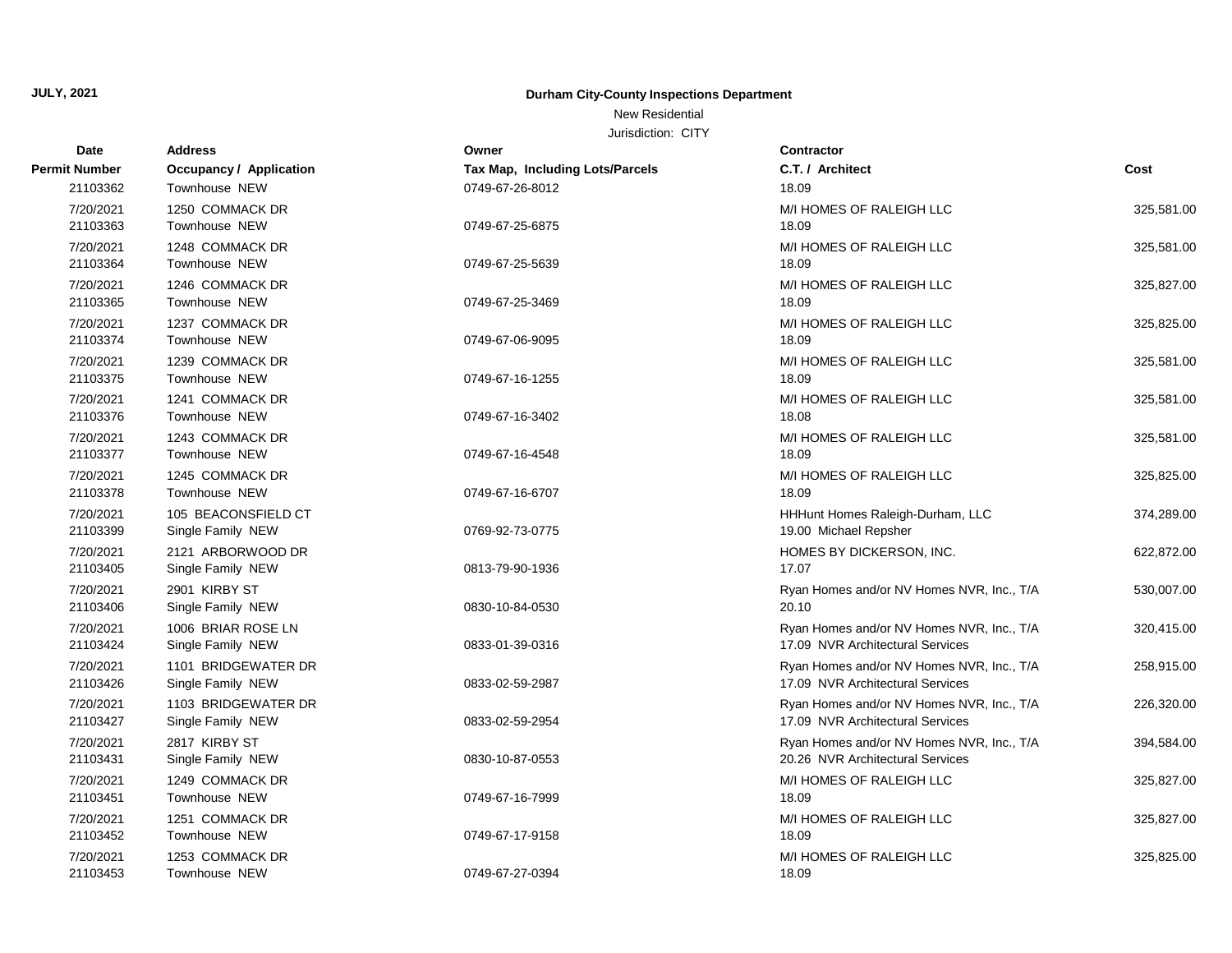# **Durham City-County Inspections Department**

## New Residential

| Date                  | <b>Address</b>                               | Owner                           | <b>Contractor</b>                                                                          |            |
|-----------------------|----------------------------------------------|---------------------------------|--------------------------------------------------------------------------------------------|------------|
| <b>Permit Number</b>  | Occupancy / Application                      | Tax Map, Including Lots/Parcels | C.T. / Architect                                                                           | Cost       |
| 7/20/2021<br>21103454 | 1255 COMMACK DR<br>Townhouse NEW             | 0749-67-27-2531                 | M/I HOMES OF RALEIGH LLC<br>18.09                                                          | 325,581.00 |
| 7/20/2021<br>21103455 | 1257 COMMACK DR<br>Townhouse NEW             | 0749-67-27-3688                 | M/I HOMES OF RALEIGH LLC<br>18.09                                                          | 325,581.00 |
| 7/20/2021<br>21103456 | 1259 COMMACK DR<br>Townhouse NEW             | 0749-67-27-5847                 | M/I HOMES OF RALEIGH LLC<br>18.09                                                          | 325,825.00 |
| 7/20/2021<br>21103458 | 1113 GLENCO RD<br>Single Family NEW          | 0749-94-19-3012                 | Pulte Home Company, LLC<br>18.05                                                           | 372,198.00 |
| 7/20/2021<br>21103472 | 518 RUSHMORE PL<br>Single Family NEW         | 0825-03-32-1364                 | True Homes, LLC<br>16.03 Dan Puvak                                                         | 386,466.00 |
| 7/20/2021<br>21103499 | 2002 ROOSTER SPUR CT<br>Townhouse NEW        | 0728-45-51-7927                 | Weekley Homes, LLC, T/A David Weekley Homes<br>20.21 Weekley Homes, LLC, T/A David Weekley | 307,500.00 |
| 7/20/2021<br>21103500 | 2004 ROOSTER SPUR CT<br><b>Townhouse NEW</b> | 0728-45-52-4081                 | Weekley Homes, LLC, T/A David Weekley Homes<br>20.21 Weekley Homes, LLC, T/A David Weekley | 406,515.00 |
| 7/20/2021<br>21103501 | 2006 ROOSTER SPUR CT<br>Townhouse NEW        | 0728-45-52-2036                 | Weekley Homes, LLC, T/A David Weekley Homes<br>20.21 Weekley Homes, LLC, T/A David Weekley | 310,206.00 |
| 7/20/2021<br>21103502 | 2008 ROOSTER SPUR CT<br>Townhouse NEW        | 0728-45-42-9191                 | Weekley Homes, LLC, T/A David Weekley Homes<br>20.21 Weekley Homes, LLC, T/A David Weekley | 318,816.00 |
| 7/20/2021<br>21103503 | 2010 ROOSTER SPUR CT<br>Townhouse NEW        | 0728-45-42-7145                 | Weekley Homes, LLC, T/A David Weekley Homes<br>20.21 Weekley Homes, LLC, T/A David Weekley | 323,490.00 |
| 7/20/2021<br>21103504 | 2012 ROOSTER SPUR CT<br>Townhouse NEW        | 0728-45-42-5200                 | Weekley Homes, LLC, T/A David Weekley Homes<br>20.21 Weekley Homes, LLC, T/A David Weekley | 318,447.00 |
| 7/20/2021<br>21103505 | 1268 COMMACK DR<br>Townhouse NEW             | 0749-67-37-9311                 | M/I HOMES OF RALEIGH LLC<br>18.09                                                          | 325,581.00 |
| 7/20/2021<br>21103508 | 1262 COMMACK DR<br>Townhouse NEW             | 0749-67-36-4768                 | M/I HOMES OF RALEIGH LLC<br>18.09                                                          | 325,581.00 |
| 7/20/2021<br>21103506 | 1266 COMMACK DR<br>Townhouse NEW             | 0749-67-37-7152                 | M/I HOMES OF RALEIGH LLC<br>18.09                                                          | 325,825.00 |
| 7/20/2021<br>21103507 | 1264 COMMACK DR<br>Townhouse NEW             | 0749-67-36-6905                 | M/I HOMES OF RALEIGH LLC<br>18.09                                                          | 325,581.00 |
| 7/20/2021<br>21103509 | 1260 COMMACK DR<br>Townhouse NEW             | 0749-67-36-3621                 | M/I HOMES OF RALEIGH LLC<br>18.09                                                          | 325,581.00 |
| 7/20/2021<br>21103510 | 1258 COMMACK DR<br>Townhouse NEW             | 0749-67-36-1462                 | M/I HOMES OF RALEIGH LLC<br>18.09                                                          | 325,825.00 |
| 7/21/2021<br>21102986 | 1403 SUNSET PEAK WAY<br>Townhouse NEW        | 0830-01-90-4111                 | Ryan Builders-North Carolina, LLC, Dan<br><b>GMD DESIGN GROUP</b>                          | 222,630.00 |
| 7/21/2021             | 1405 SUNSET PEAK WAY                         |                                 | Ryan Builders-North Carolina, LLC, Dan                                                     | 226,320.00 |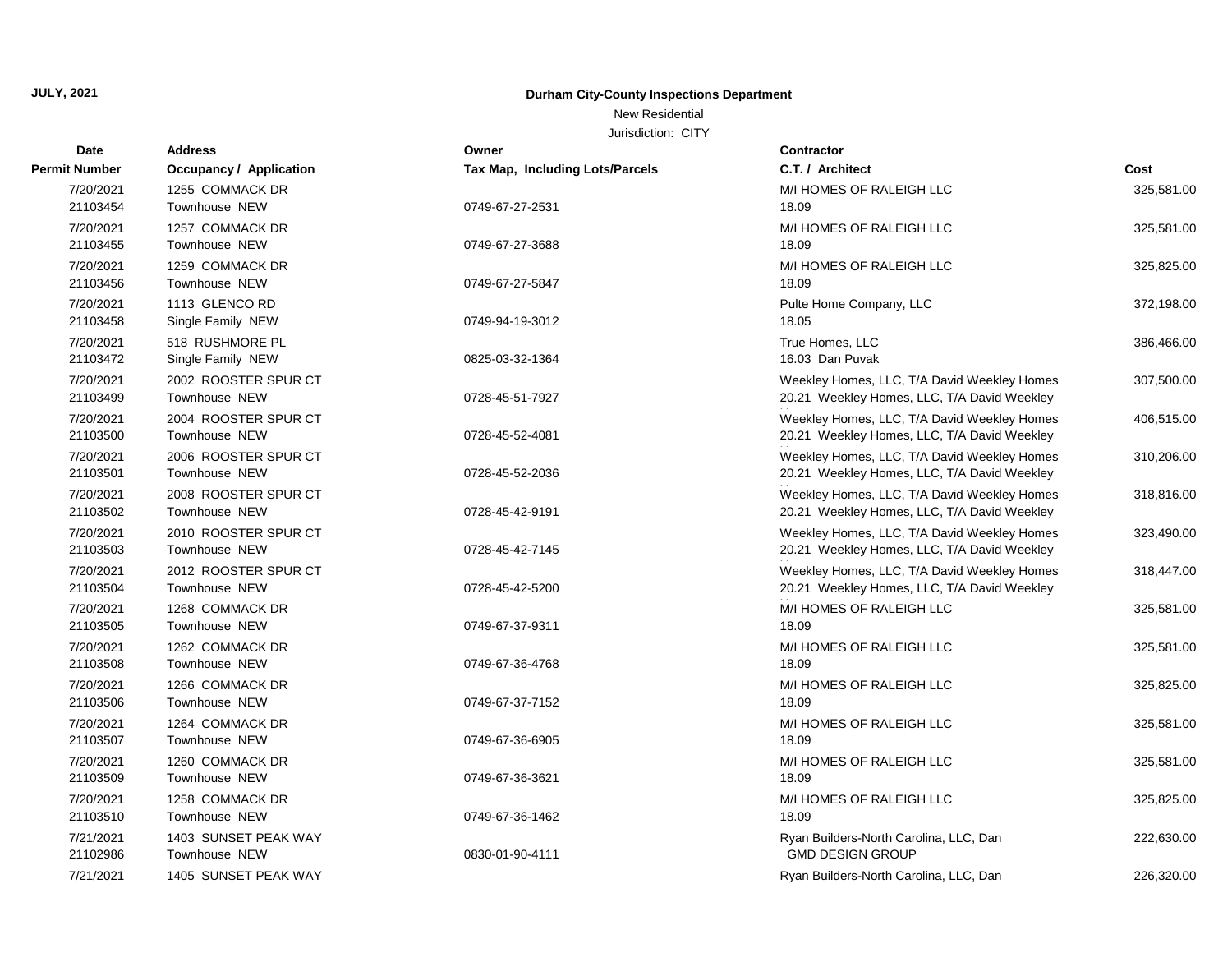# **Durham City-County Inspections Department**

# New Residential

| Date          | Address                        | Owner                           | <b>Contractor</b>                         |            |
|---------------|--------------------------------|---------------------------------|-------------------------------------------|------------|
| Permit Number | <b>Occupancy / Application</b> | Tax Map, Including Lots/Parcels | C.T. / Architect                          | Cost       |
| 21102987      | Townhouse NEW                  | 0830-01-90-4111                 | 20.27 GMD DESIGN GROUP                    |            |
| 7/22/2021     | 2405 YORKDALE CT               |                                 | <b>Martin Stout</b>                       | 7,000.00   |
| 21102002      | Single Family NEW              | 0810-12-97-3229                 | 20.15                                     |            |
| 7/23/2021     | 1706 GUNTER ST                 |                                 | Triangle Building & Properties, LLC       | 230,133.00 |
| 21102330      | Single Family NEW              | 0821-25-72-7005                 | 5 TIGHTLINES DESIGNS                      |            |
| 7/23/2021     | 1113 BENNING ST                |                                 | Durham Building Company, LLC              | 230,994.00 |
| 21102714      | Single Family NEW              | 0831-89-87-8542                 | 10.02                                     |            |
| 7/23/2021     | 2017 MAVIN PL                  |                                 | Lennar Carolinas, LLC                     | 409,221.00 |
| 21103004      | Single Family NEW              | 0840-01-94-4128                 | 18.09                                     |            |
| 7/23/2021     | 1308 MONTAGUE AVE              |                                 | Lennar Carolinas, LLC                     | 343,662.00 |
| 21103232      | Single Family NEW              | 0769-01-28-3389                 | 19                                        |            |
| 7/23/2021     | 1304 NICHOLS CREEK RD          |                                 | D.R. Horton, Inc., T/A Emerald Homes      | 415,498.00 |
| 21103279      | Single Family NEW              | 0860-13-15-0415                 | 18.08 KSE Engineering                     |            |
| 7/23/2021     | 1511 NICHOLS CREEK RD          |                                 | D.R. Horton, Inc., T/A Emerald Homes      | 371,337.00 |
| 21103346      | Single Family NEW              | 0860-03-66-2583                 | 18.08                                     |            |
| 7/23/2021     | 1816 FARM POND TRL             |                                 | HHHunt Homes Raleigh-Durham, LLC          | 310,452.00 |
| 21103548      | Single Family NEW              | 0769-91-48-6240                 | 19.00 Michael Repsher                     |            |
| 7/23/2021     | 2809 KIRBY ST                  |                                 | Ryan Homes and/or NV Homes NVR, Inc., T/A | 427,917.00 |
| 21103563      | Single Family NEW              | 0830-10-88-0557                 | 20.26                                     |            |
| 7/23/2021     | 2002 KNIGHT CROSSING RD        |                                 | D.R. Horton, Inc., T/A Emerald Homes      | 384,990.00 |
| 21103598      | Single Family NEW              | 222218-PP201693                 | <b>KSE Engineering</b>                    |            |
| 7/23/2021     | 3906 PASSENGER PL              |                                 | Meritage Homes of the Carolinas, Inc.     | 384,129.00 |
| 21102785      | Single Family NEW              | 0840-50-43-1850                 | 18.09                                     |            |
| 7/23/2021     | 3908 PASSENGER PL              |                                 | Meritage Homes of the Carolinas, Inc.     | 400,734.00 |
| 21102786      | Single Family NEW              | 0840-50-33-8500                 | 18.09                                     |            |
| 7/23/2021     | 3910 PASSENGER PL              |                                 | Meritage Homes of the Carolinas, Inc.     | 383,022.00 |
| 21102787      | Single Family NEW              | 0840-50-33-4039                 | 18.09                                     |            |
| 7/23/2021     | 3907 PASSENGER PL              |                                 | Meritage Homes of the Carolinas, Inc.     | 274,905.00 |
| 21102825      | Single Family NEW              | 0840-50-42-7182                 | <b>Summit Engineering</b>                 |            |
| 7/23/2021     | 4001 PASSENGER PL              |                                 | Meritage Homes of the Carolinas, Inc.     | 401,841.00 |
| 21102826      | Single Family NEW              | 0840-50-41-5643                 | Summit Engineering                        |            |
| 7/23/2021     | 4000 PASSENGER PL              |                                 | Meritage Homes of the Carolinas, Inc.     | 401,841.00 |
| 21102848      | Single Family NEW              | 0840-50-22-7191                 | 18.09 Summit Engineering                  |            |
| 7/23/2021     | 4002 PASSENGER PL              |                                 | Meritage Homes of the Carolinas, Inc.     | 306,639.00 |
| 21102849      | Single Family NEW              | 0840-50-21-8507                 | 18.09 Summit Engineering                  |            |
| 7/23/2021     | 4003 PASSENGER PL              |                                 | Meritage Homes of the Carolinas, Inc.     | 384,129.00 |
| 21102850      | Single Family NEW              | 0840-50-41-5156                 | 18.09 Summit Engineering                  |            |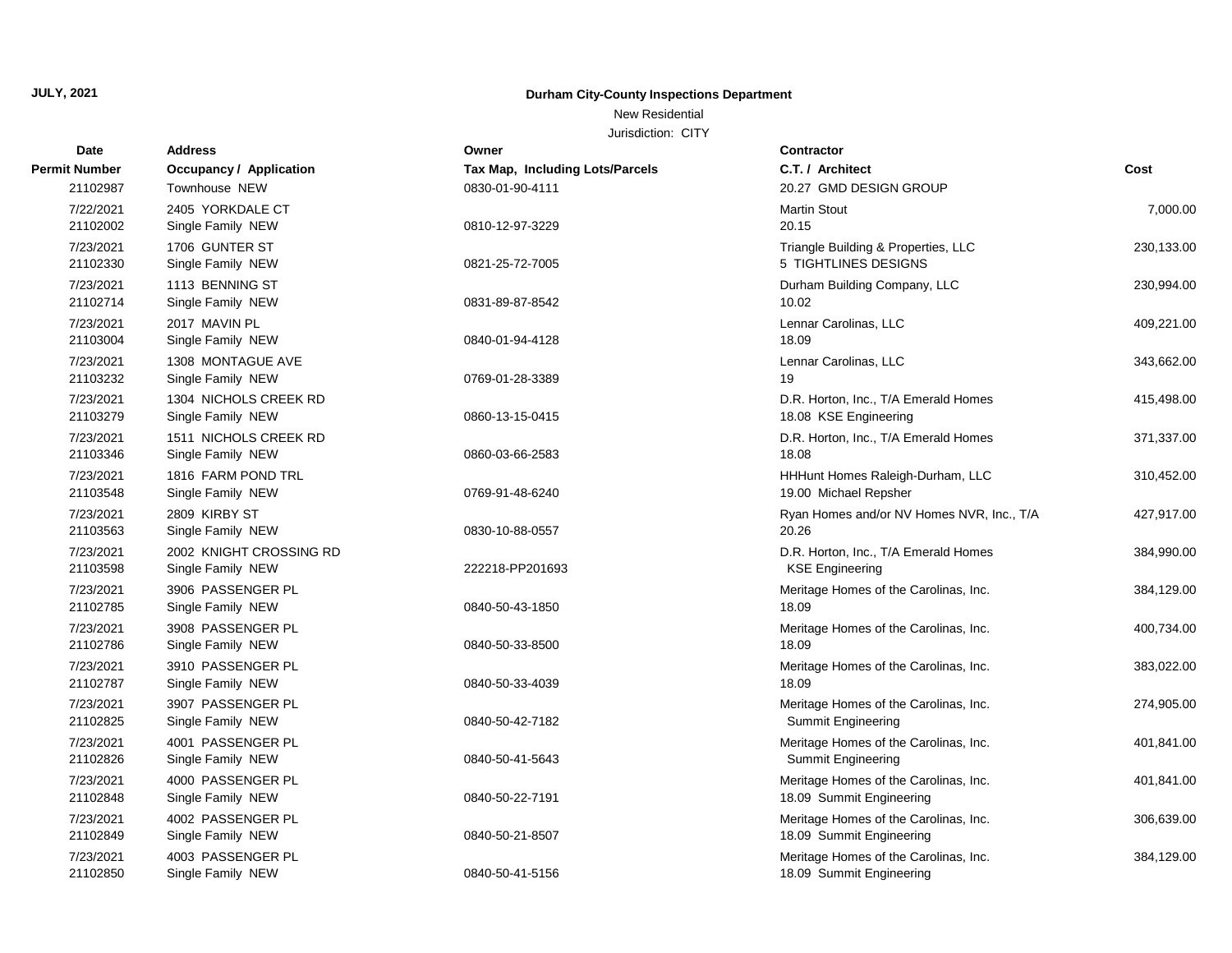# **Durham City-County Inspections Department**

## New Residential

| Date                  | <b>Address</b>                             | Owner                           | <b>Contractor</b>                                             |            |
|-----------------------|--------------------------------------------|---------------------------------|---------------------------------------------------------------|------------|
| Permit Number         | <b>Occupancy / Application</b>             | Tax Map, Including Lots/Parcels | C.T. / Architect                                              | Cost       |
| 7/26/2021             | 1003 SURVEYOR DR                           |                                 | Lennar Carolinas, LLC                                         | 251,412.00 |
| 21103464              | Townhouse NEW                              | 0860-03-20-7432                 | 19                                                            |            |
| 7/26/2021             | 1005 SURVEYOR DR                           |                                 | Lennar Carolinas, LLC                                         | 259,407.00 |
| 21103465              | Townhouse NEW                              | 0860-03-20-6399                 | 19                                                            |            |
| 7/26/2021             | 1007 SURVEYOR DR                           |                                 | Lennar Carolinas, LLC                                         | 259,407.00 |
| 21103466              | Townhouse NEW                              | 0860-03-20-6367                 | 19                                                            |            |
| 7/26/2021             | 1009 SURVEYOR DR                           |                                 | Lennar Carolinas, LLC                                         | 259,407.00 |
| 21103467              | Townhouse NEW                              | 0860-03-20-6335                 | 19                                                            |            |
| 7/26/2021             | 1007 FLYFISH AVE                           |                                 | Pulte Home Company, LLC                                       | 256,947.00 |
| 21103521              | Single Family NEW                          | 0749-85-77-1249                 | 18.05 Pulte Home Company LLC                                  |            |
| 7/26/2021             | 212 OAKCHEST CT                            |                                 | <b>JOSEPH K. STEWART</b>                                      | 286,344.00 |
| 21103575              | Townhouse NEW                              | 0860-29-03-9249                 | 18.08 JDS Consulting & Design                                 |            |
| 7/26/2021             | 214 OAKCHEST CT                            |                                 | <b>JOSEPH K. STEWART</b>                                      | 222,876.00 |
| 21103576              | Townhouse NEW                              | 0860-29-13-1380                 | 18.08 JDS Consulting & Design                                 |            |
| 7/26/2021             | 216 OAKCHEST CT                            |                                 | <b>JOSEPH K. STEWART</b>                                      | 53,257.00  |
| 21103577              | Townhouse NEW                              | 0860-29-13-3371                 | 18.08 JDS Consulting & Design                                 |            |
| 7/26/2021             | 218 OAKCHEST CT                            |                                 | <b>JOSEPH K. STEWART</b>                                      | 286,467.00 |
| 21103578              | Townhouse NEW                              | 0860-29-13-6334                 | 18.08 JDS Consulting & Design                                 |            |
| 7/28/2021<br>21103263 | 705 CARROLL ST<br>Single Family NEW        | 0821-11-47-9165                 | Fortified Solutions, Inc.<br>5 K & A HOME DESIGNS             | 232,224.00 |
|                       |                                            |                                 |                                                               |            |
| 7/28/2021<br>21103281 | 1308 NICHOLS CREEK RD<br>Single Family NEW | 0860-13-05-5776                 | D.R. Horton, Inc., T/A Emerald Homes<br>18.08 KSE Engineering | 388,434.00 |
|                       |                                            |                                 |                                                               |            |
| 7/28/2021<br>21103298 | 4005 PASSENGER PL<br>Single Family NEW     | 0840-50-40-4767                 | Meritage Homes of the Carolinas, Inc.<br>18.09                | 342,801.00 |
|                       |                                            |                                 |                                                               |            |
| 7/28/2021<br>21103299 | 4007 PASSENGER PL<br>Single Family NEW     | 0840-50-40-3378                 | Meritage Homes of the Carolinas, Inc.<br>18.09                | 305,409.00 |
| 7/28/2021             | 4008 PASSENGER PL                          |                                 | Meritage Homes of the Carolinas, Inc.                         | 401,841.00 |
| 21103327              | Single Family NEW                          | 0840-50-20-5378                 |                                                               |            |
| 7/28/2021             | 4009 PASSENGER PL                          |                                 | Meritage Homes of the Carolinas, Inc.                         | 384,129.00 |
| 21103328              | Single Family NEW                          | 0749-59-49-2936                 |                                                               |            |
| 7/28/2021             | 4010 PASSENGER PL                          |                                 | Meritage Homes of the Carolinas, Inc.                         | 384,129.00 |
| 21103329              | Single Family NEW                          | 0749-59-29-5904                 |                                                               |            |
| 7/28/2021             | 4011 PASSENGER PL                          |                                 | Meritage Homes of the Carolinas, Inc.                         | 400,734.00 |
| 21103330              | Single Family NEW                          | 0749-59-49-2428                 |                                                               |            |
| 7/28/2021             | 8 ALDERWOOD PL                             |                                 | True Homes, LLC                                               | 456,453.00 |
| 21103470              | Single Family NEW                          | 0825-03-32-1192                 | 16.03                                                         |            |
| 7/28/2021             | 4012 PASSENGER PL                          |                                 | Meritage Homes of the Carolinas, Inc.                         | 306,639.00 |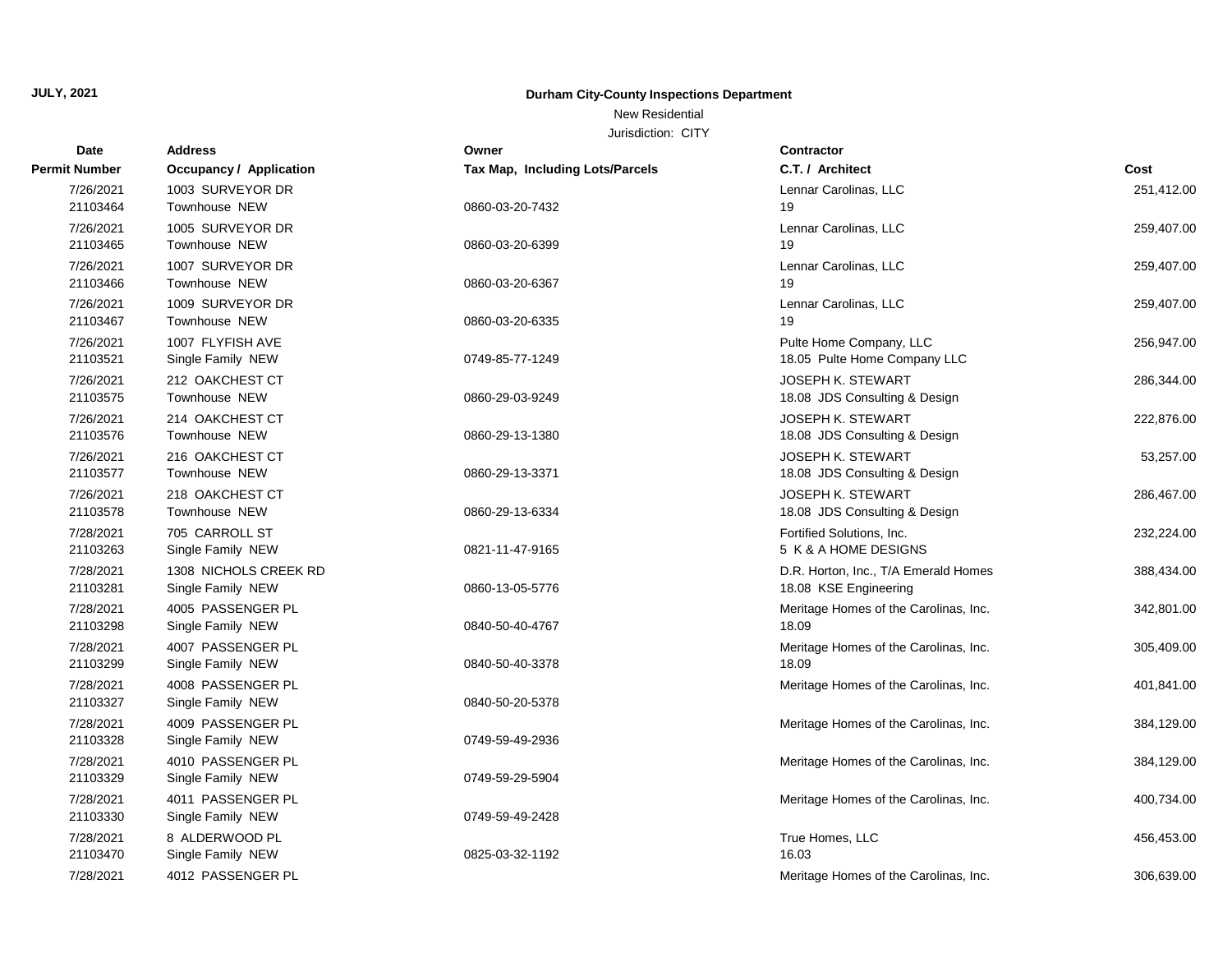# **Durham City-County Inspections Department**

# New Residential

| Date                  | <b>Address</b>                              | Owner                           | Contractor                                                        |            |
|-----------------------|---------------------------------------------|---------------------------------|-------------------------------------------------------------------|------------|
| Permit Number         | <b>Occupancy / Application</b>              | Tax Map, Including Lots/Parcels | C.T. / Architect                                                  | Cost       |
| 21103513              | Single Family NEW                           | 0749-59-29-5419                 | 18.09 Summit Engineering                                          |            |
| 7/28/2021<br>21103515 | 4013 PASSENGER PL<br>Single Family NEW      | 0749-59-48-3949                 | Meritage Homes of the Carolinas, Inc.<br>18.09 Summit Engineering | 274,905.00 |
| 7/28/2021<br>21103516 | 4015 PASSENGER PL<br>Single Family NEW      | 0749-59-48-5596                 | Meritage Homes of the Carolinas, Inc.<br>18.09 Summit Engineering | 384,129.00 |
| 7/28/2021<br>21103517 | 4017 PASSENGER PL<br>Single Family NEW      | 0749-59-48-9240                 | Meritage Homes of the Carolinas, Inc.<br>18.09 Summit Engineering | 341,940.00 |
| 7/28/2021<br>21103642 | 2124 MAPLEMERE CT<br>Single Family NEW      | 0769-92-61-0793                 | HHHunt Homes Raleigh-Durham, LLC<br>20.28 Michael Repsher         | 427,548.00 |
| 7/28/2021<br>21103643 | 1009 EVERGLADES WAY<br>Townhouse NEW        | 0739-12-91-9967                 | Pulte Home Company, LLC                                           | 284,745.00 |
| 7/28/2021<br>21103644 | 1011 EVERGLADES WAY<br>Townhouse NEW        | 0739-12-91-7907                 | Pulte Home Company, LLC                                           | 224,598.00 |
| 7/28/2021<br>21103645 | 1013 EVERGLADES WAY<br><b>Townhouse NEW</b> | 0739-12-91-4928                 | Pulte Home Company, LLC                                           | 276,615.00 |
| 7/28/2021<br>21103660 | 516 RUSHMORE PL<br>Single Family NEW        | 0825-03-32-2334                 | True Homes, LLC<br>16.03 Dan Puvak                                | 389,664.00 |
| 7/28/2021<br>21103674 | 2123 ARBORWOOD DR<br>Single Family NEW      | 0813-79-91-9416                 | HOMES BY DICKERSON, INC.<br>17.07 Creative Residential Designs    | 516,600.00 |
| 7/28/2021<br>21103675 | 2125 ARBORWOOD DR<br>Single Family NEW      | 0813-89-02-4099                 | HOMES BY DICKERSON, INC.<br>17.07 Creative Residential Designs    | 420,414.00 |
| 7/28/2021<br>21103678 | 2316 TIMBERVIEW DR<br>Single Family NEW     | 0813-79-64-9543                 | HOMES BY DICKERSON, INC.<br>17.07 J.G. Craig Designs              | 499,134.00 |
| 7/28/2021<br>21103714 | 1315 MONTAGUE AVE<br>Single Family NEW      | 0769-01-28-3620                 | Lennar Carolinas, LLC<br>19                                       | 313,896.00 |
| 7/28/2021<br>21103715 | 1317 MONTAGUE AVE<br>Single Family NEW      | 0769-01-28-3644                 | Lennar Carolinas, LLC<br>19                                       | 281,793.00 |
| 7/28/2021<br>21103725 | 1109 ASHCLIFF LN<br>Single Family NEW       | 0769-92-23-8057                 | HHHunt Homes Raleigh-Durham, LLC<br>19.00                         | 388,803.00 |
| 7/28/2021<br>21103343 | 3000 CROSSMAN LAKE RD<br>Single Family NEW  | 0860-03-76-1361                 | D.R. Horton, Inc., T/A Emerald Homes<br>18.08                     | 415,494.00 |
| 7/28/2021<br>21103676 | 2313 TIMBERVIEW DR<br>Single Family NEW     | 0813-79-83-6562                 | HOMES BY DICKERSON, INC.<br>17.07 Creative Residential Designs    | 519,306.00 |
| 7/29/2021<br>21103278 | 1300 NICHOLS CREEK RD<br>Single Family NEW  | 0860-13-15-4137                 | D.R. Horton, Inc., T/A Emerald Homes<br>18.08 KSE Engineering     | 404,547.00 |
| 7/29/2021<br>21102996 | 1412 SUNSET PEAK WAY<br>Townhouse NEW       | 0830-01-90-4111                 | Ryan Builders-North Carolina, LLC, Dan<br>20.27                   | 233,331.00 |